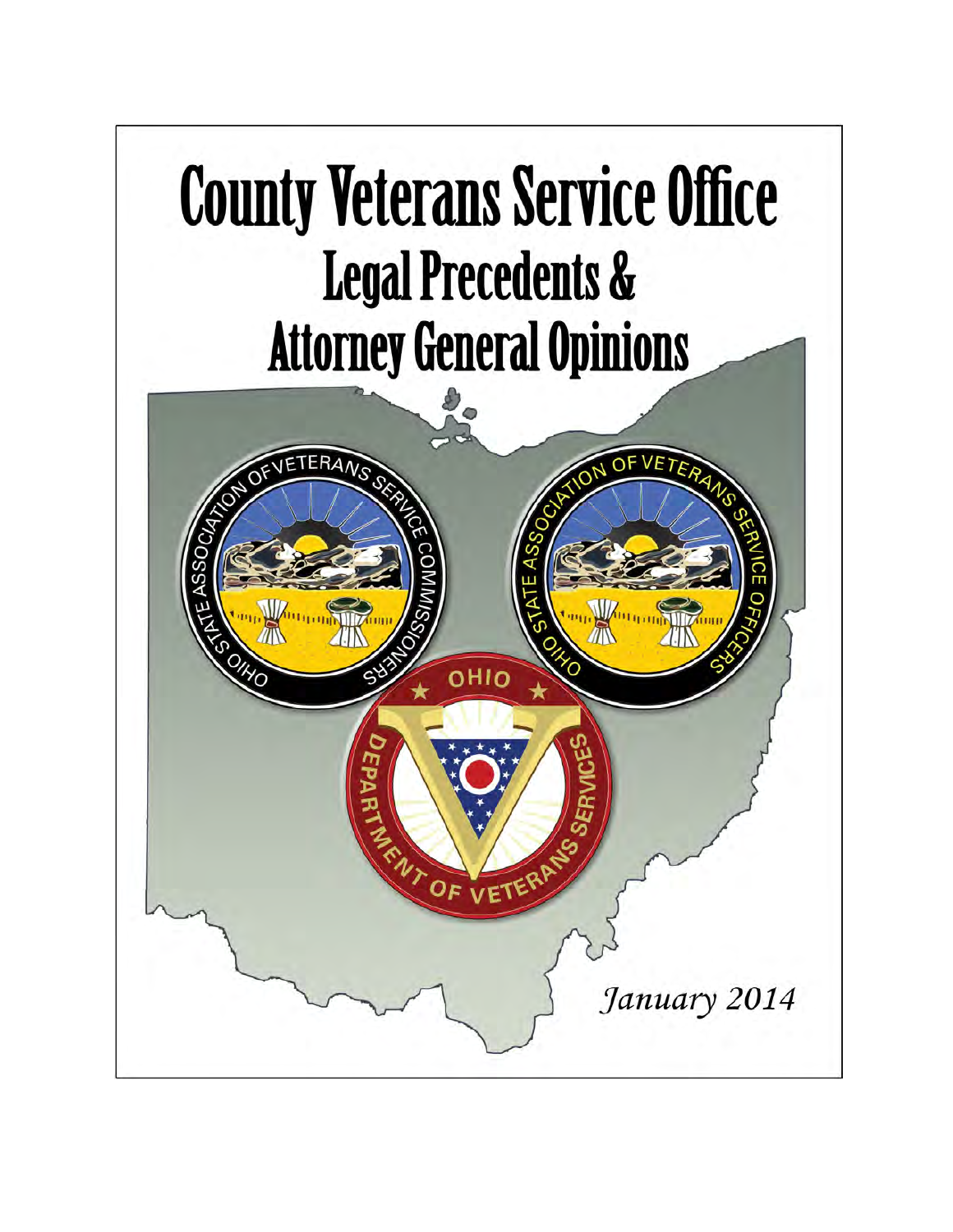## **Introduction**

The County Veterans Service Office Legal Precedents & Attorney General Opinions is intended to provide county veterans services offices with a list of legal precedents and Attorney General Opinions that are directly related to their responsibilities and day to day operations.

When using this document it is important to know the difference between a legal precedent and legal opinion. Legal precedent and legal opinion are easily confused and sometimes are erroneously interchanged. A description of each is provided below.

Legal Precedent. Legal precedent is an existing legal ruling. Legal precedent comes from past judicial decisions and cases. Precedent is binding, unless overturned by a higher court.

Legal Opinion. - Legal opinion is an interpretation of the law. Opinions are not legally binding although they may be of persuasive authority.

This reference guide, while containing legal information, is not intended as legal advice. Always refer to state and/or federal law and consult with your local prosecutor before implementing any action or change.

*This document was developed through the collaborative efforts of the Ohio State Association of Veterans Service Commissioners, the Ohio State Association of County Veterans Service Officers, and the Ohio Department of Veterans Services. Recommendations for changes and comment may be forwarded to the Ohio Department of Veterans Service, 77 South High Street, 7th Floor, Columbus, Ohio 43215 or through either of the other creating partners.*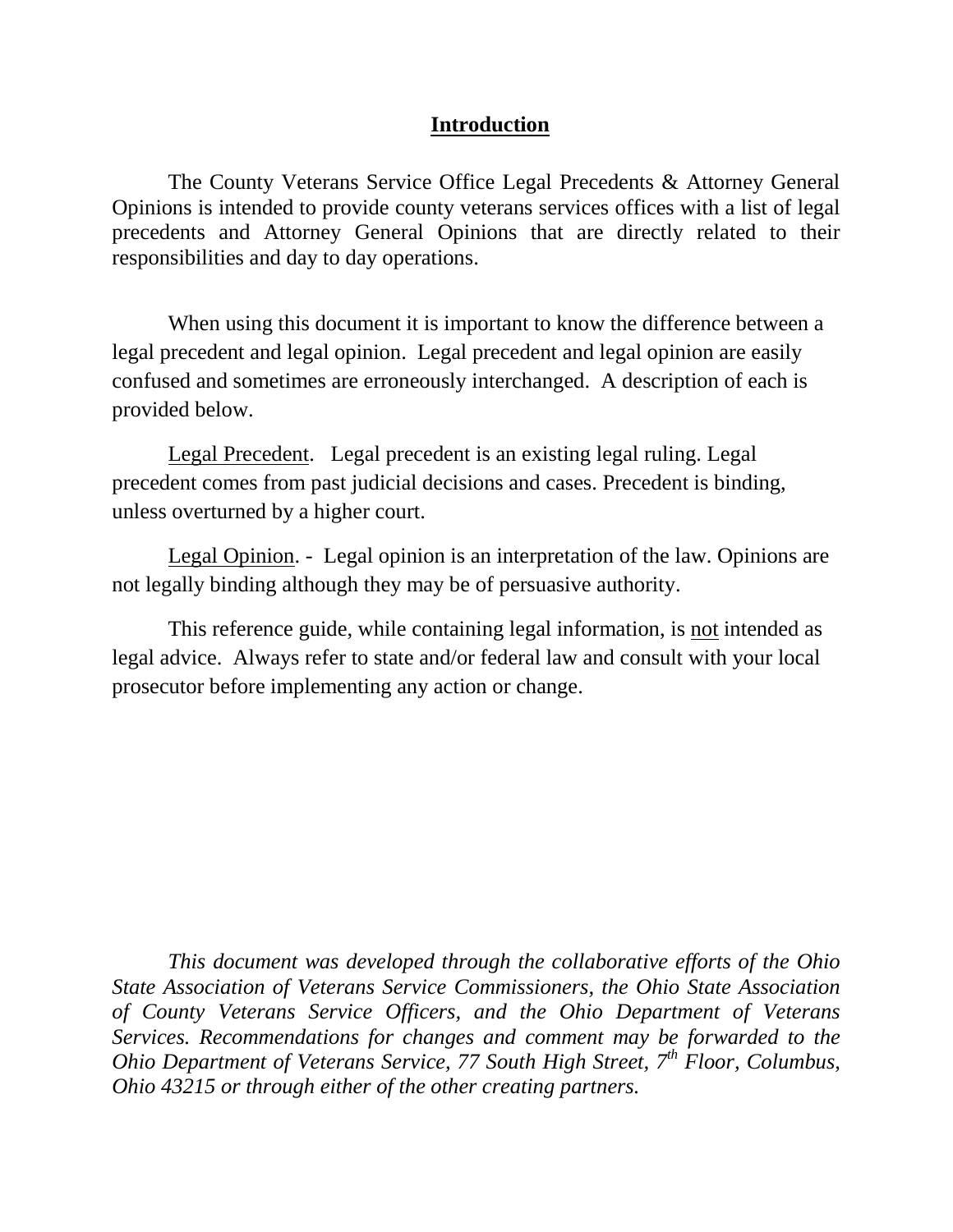## **Legal Precedents and Attorney Generals Opinions**

 The following is a list of frequently requested precedents and Attorney General Opinions. County Veteran Service Offices are reminded that the Attorney General's Opinions are only legal opinions. County Veteran Service Commissions should always consult with their local prosecutor regarding legal matters before taking any action. Complete copies of these of these and other legal opinions are available online at [http://www.ohioattorneygeneral.gov/About-AG/Organizational-](http://www.ohioattorneygeneral.gov/About-AG/Organizational-Structure/Opinions.aspx)[Structure/Opinions.aspx.](http://www.ohioattorneygeneral.gov/About-AG/Organizational-Structure/Opinions.aspx)

| <b>Subject</b>                                                      | Case                                                                   | Court                                                                          | <b>Citation/Case</b><br>#                  |
|---------------------------------------------------------------------|------------------------------------------------------------------------|--------------------------------------------------------------------------------|--------------------------------------------|
| <b>Funeral Protest</b>                                              | Shirley Phelps Roper v.<br><b>Bob Taft</b>                             | U.S. District Court,<br>Northern District of<br>Ohio, Eastern Division<br>2007 | 523 F.Supp.3d 312                          |
| Revision of the<br><b>County Veterans</b><br>Service Budget         | Lynch et al., Appellants<br>v. Gallia County Board<br>of Commissioners | Ohio Supreme Court<br>1997                                                     | 79 Ohio St.3d 251                          |
| <b>County Veteran</b><br><b>Service Commissioner</b><br>Appointment | State ex rel. Huron City<br>Prosecutor v.<br>Westerhold                | Ohio Supreme Court<br>1995                                                     | 72 Ohio St.3d 392                          |
| <b>County Veteran</b><br><b>Service Commissioner</b><br>Appointment | State ex rel. Union<br>County CVSC v.<br>Parrott Judge                 | Ohio Supreme Court<br>2006                                                     | 108 Ohio St. 3d<br>302, 843 N.E. 2d<br>750 |
| <b>County Veteran</b><br><b>Service Commission</b><br><b>Budget</b> | State ex rel. Atkins v.<br>Harrison Cty. Commrs.                       | Court of Appeals,<br><b>Seventh District</b><br>2010                           | 2010-Ohio-3160                             |

## **Legal Precedents**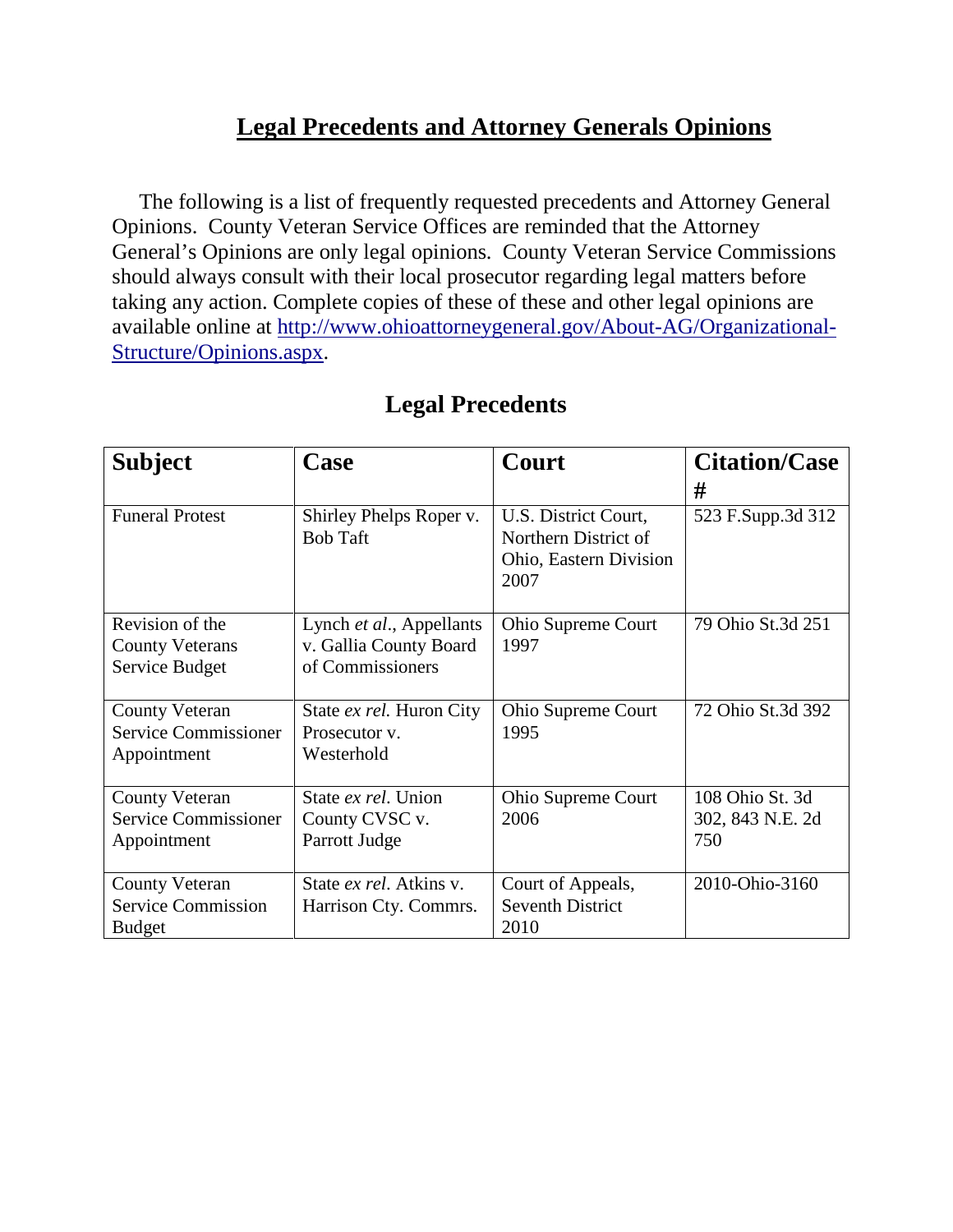## **Attorney General Opinions**

| <b>Subject</b>                                                                                                                                                                                                                                                                                                                                                                                                                                                                                                                                                                                                                                                                                | <b>Number</b> | Date       |
|-----------------------------------------------------------------------------------------------------------------------------------------------------------------------------------------------------------------------------------------------------------------------------------------------------------------------------------------------------------------------------------------------------------------------------------------------------------------------------------------------------------------------------------------------------------------------------------------------------------------------------------------------------------------------------------------------|---------------|------------|
| Auditor Fees - A county auditor that assesses and collects fees<br>from the revenues generated by the county general levy for current<br>expenses within the 10-mill limitation under R.C. 319.54 may not<br>collect fees from the portion of the county general levy for current<br>expenses that is appropriated by the board of county<br>commissioners to the veterans' service commission.                                                                                                                                                                                                                                                                                               | 2012-035      | 10/17/2012 |
| Burial Expenses - The requirement of R.C. 5901.32 that burial or<br>cremation expenses incurred under R.C. 5901.25-.32 for indigent<br>veterans and their family members be paid from the "county fund"<br>refers to the county general fund and permits the expenses to be<br>paid from any moneys in the county general fund that are available<br>for this purpose. Amounts (up to .5 mil) that are levied for the<br>county veterans service commission under R.C. 5705.05(E) and<br>R.C. 5901.11 as part of the county general levy are included in the<br>county general fund and may be used for indigent veterans burial<br>assistance if budgeted and appropriated for this purpose. | 2008-033      | 10/02/2008 |
| Compatibility - A person may not serve simultaneously as a<br>member of a board of park commissioners of a park district formed<br>pursuant to R.C. Chapter 1545 and member of a veterans' service<br>commission within the same county.<br>A person may not serve simultaneously as a member of a board of<br>health of a combined general health district and member of a<br>veterans' service commission within the same county.                                                                                                                                                                                                                                                           | 2011-029      | 08/08/2011 |
| <b>Compatibility - A</b> member of a veterans' service commission may<br>serve simultaneously as a member of a county central committee<br>of a political party or as a member of a county executive<br>committee of a political party.                                                                                                                                                                                                                                                                                                                                                                                                                                                       | 2002-028      | 11/12/2002 |
| CVSC Appointment - So long as a former member of the armed<br>forces of the United States served on active military duty and<br>received an honorable discharge or honorable separation, he is<br>eligible for appointment under R.C. 5901.02 as a member of a<br>veterans service commission, whether or not such active military<br>duty was for training purposes. (1990 Op. Attorney Gen. No. 90-<br>049 (syllabus, paragraph one), limited due to statutory<br>amendment.)                                                                                                                                                                                                               | 2006-032      | 07/24/2006 |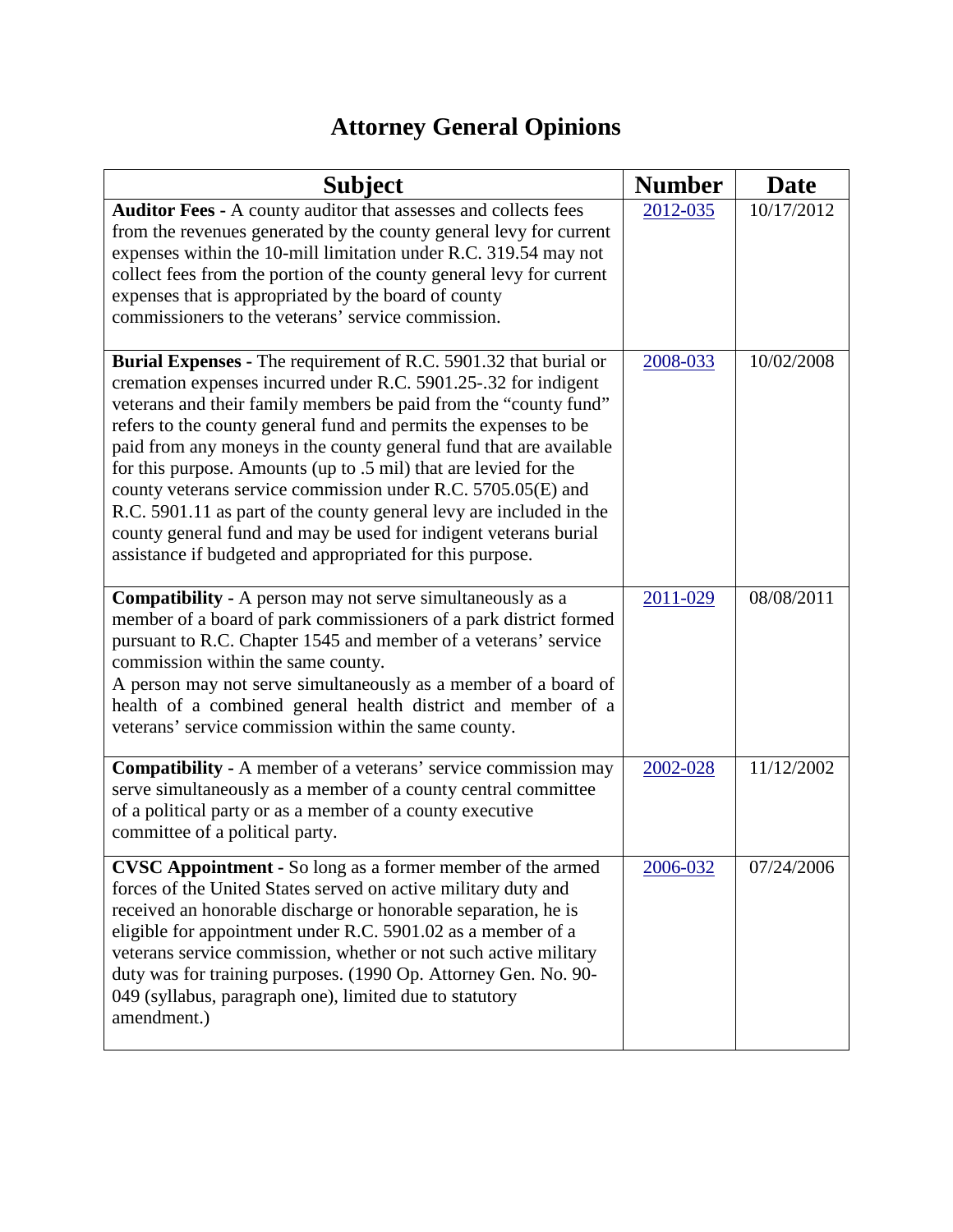| <b>Subject</b>                                                                                                                                                                                                                                                                                                                                                                                                                                                                                                                                                                                                                                                                                                                                                                                                                                                                                   | <b>Number</b> | <b>Date</b> |
|--------------------------------------------------------------------------------------------------------------------------------------------------------------------------------------------------------------------------------------------------------------------------------------------------------------------------------------------------------------------------------------------------------------------------------------------------------------------------------------------------------------------------------------------------------------------------------------------------------------------------------------------------------------------------------------------------------------------------------------------------------------------------------------------------------------------------------------------------------------------------------------------------|---------------|-------------|
| <b>CVSC (Pay Raise)</b> - Members of a county veterans' service<br>commission are "officers" for purposes of Ohio Const. art. II, § 20.<br>Therefore, a member of a veterans' service commission, who is<br>holding office at the time the board of county commissioners<br>increases the compensation for that position, is prohibited from<br>receiving such increase for the duration of his term.<br>The members of a county veterans' service commission, who are<br>serving at the time the compensation for such position is increased<br>by the board of county commissioners, may not receive such<br>increase by resigning and being re-appointed to the commission by<br>a judge of the common pleas court. They may receive such<br>increase upon their reappointment to the commission only after the<br>expiration of the term they were serving when the increase was<br>adopted. | 2001-038      | 09/05/2001  |
| <b>Employees (Hiring)</b> - Requirement that a person employed by a<br>county VSC be a qualified veteran, hiring procedures                                                                                                                                                                                                                                                                                                                                                                                                                                                                                                                                                                                                                                                                                                                                                                      | 2004-034      | 10/19/2004  |
| Employees (Military Leave) - County employee's paid leave of<br>absence each calendar year for service in the uniformed services                                                                                                                                                                                                                                                                                                                                                                                                                                                                                                                                                                                                                                                                                                                                                                 | 2006-007      | 03/13/2006  |
| Employees (Salary, non-Union) - A board of county<br>commissioners has no authority to fix the salary of a county<br>employee for whom the power to fix compensation has been<br>vested by the General Assembly in another county officer or<br>entity.                                                                                                                                                                                                                                                                                                                                                                                                                                                                                                                                                                                                                                          | 2008-012      | 04/30/2008  |
| <b>Employees (Dual Role CVSO and Executive Director)</b> - When a<br>veterans service commission appoints an employee to a position<br>that requires performance of administrative and managerial duties<br>of an executive director, and also requires performance of duties of<br>a county veterans service officer, the position is that of county<br>veterans service officer acting as executive director and is in the<br>classified civil service pursuant to R.C. 5901.07, regardless of the<br>title the veterans service commission assigns to the position.                                                                                                                                                                                                                                                                                                                           | 1998-020      | 06/16/1998  |
| Financial Assistance - County Veterans' Service Office may not<br>consider the dollar value of the Supplemental Nutrition Assistance<br>Program (SNAP). CVSO may inquire whether a financial<br>applicant is aware of SNAP.                                                                                                                                                                                                                                                                                                                                                                                                                                                                                                                                                                                                                                                                      | 2013-007      | 03/20/2013  |
| <b>Financial Assistance – Eligibility for assistance for individuals</b><br>with active duty training only.                                                                                                                                                                                                                                                                                                                                                                                                                                                                                                                                                                                                                                                                                                                                                                                      | 2007-007      | 04/27/2007  |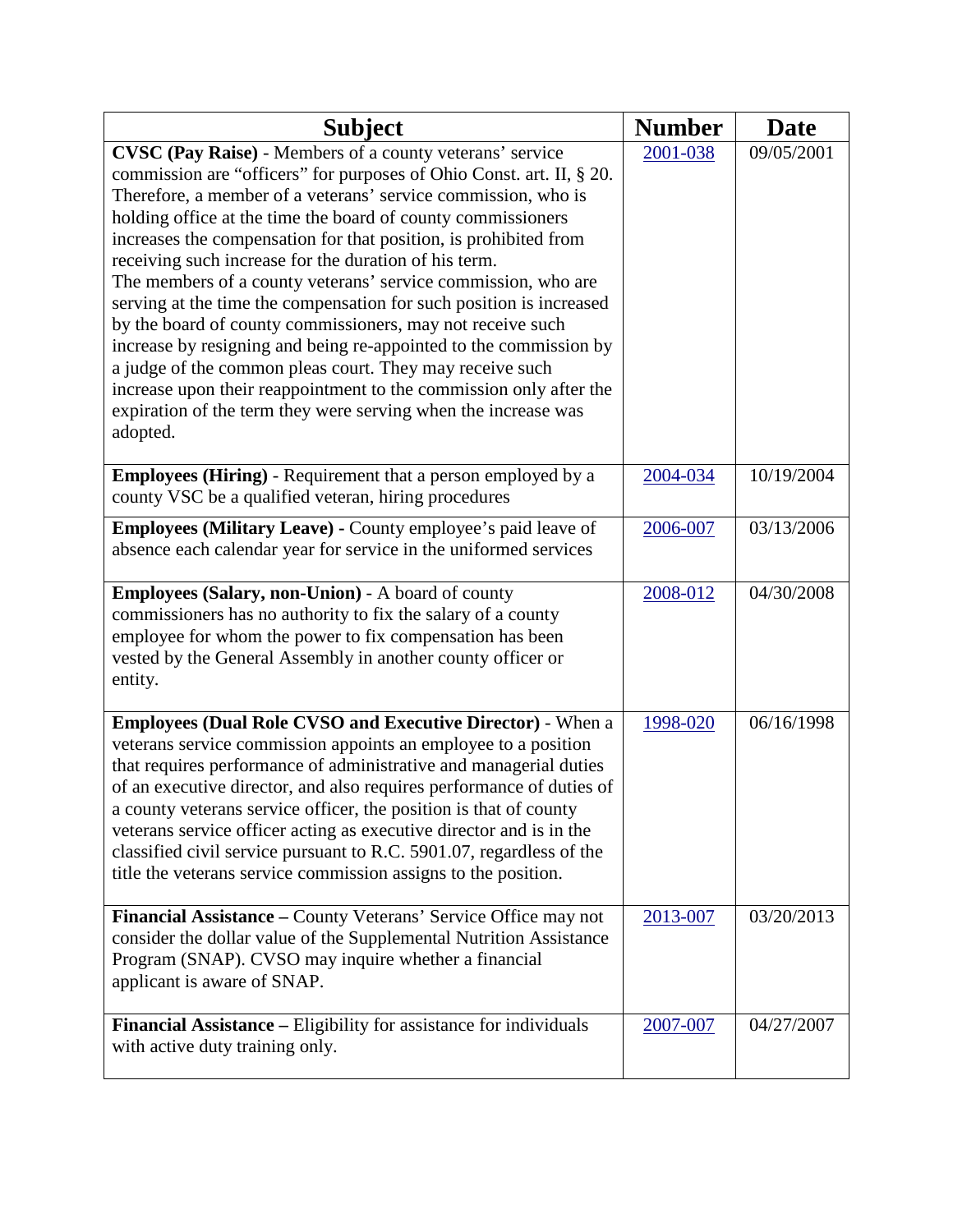| <b>Subject</b>                                                                                                                                                                                                                                                                                                                                                                                                                                                                                                                                                                                                          | <b>Number</b> | <b>Date</b> |
|-------------------------------------------------------------------------------------------------------------------------------------------------------------------------------------------------------------------------------------------------------------------------------------------------------------------------------------------------------------------------------------------------------------------------------------------------------------------------------------------------------------------------------------------------------------------------------------------------------------------------|---------------|-------------|
| Financial Assistance - Financial assistance may not be used to<br>pay tuition and expense for public or private schools or re-training                                                                                                                                                                                                                                                                                                                                                                                                                                                                                  | 1965-050      | 04/1/1965   |
| Financial Assistance - County veterans' service commission,<br>medical statements                                                                                                                                                                                                                                                                                                                                                                                                                                                                                                                                       | 1998-029      | 08/24/1998  |
| Financial Assistance – A veteran who has received a United<br>States military discharge designated "General (under honorable<br>conditions)" has been "honorably discharged" for purposes of RC<br>Chapter 5901, and if otherwise qualified, is eligible for assistance<br>from a veterans service commission.                                                                                                                                                                                                                                                                                                          | 91-006        | 01/11/1991  |
| Financial Assistance - For purposes of R.C. 5901.08, which<br>specifically concerns eligibility for veterans' assistance funds<br>within a particular county, an incarcerated individual remains a<br>resident of the county where he or she had a domicile prior to the<br>incarceration and the individual is precluded from changing his or<br>her domicile until released. Unless an individual has already<br>established bona fide residence in a county before being<br>incarcerated there, the time spent as a prisoner does not count<br>toward the six month county residence requirement of R.C.<br>5901.08. | 1993-077      | 12/30/1993  |
| Financial Assistance - A veteran who has served two periods of<br>active duty, the first period terminated by an honorable discharge,<br>is eligible for soldiers' relief if the second period of service is<br>terminated by a discharge, other than dishonorable, under which<br>some Federal veteran benefits remain to him.                                                                                                                                                                                                                                                                                         | $71 - 056$    | 09/22/1971  |
| Monuments and Cemeteries - Under R.C. 5901.37, the board of<br>county commissioners is required to pay from the county general<br>fund the expenses necessary to care for and properly preserve<br>veterans monuments located in all cemeteries within the county,<br>including private and township cemeteries and cemeteries located<br>within municipal corporations.                                                                                                                                                                                                                                                | 2008-027      | 08/12/2008  |
| Office Space - Board of county commissioners may not charge the<br>county veterans service rent for the use of office space in a county<br>building                                                                                                                                                                                                                                                                                                                                                                                                                                                                     | 2012-019      | 06/13/2012  |